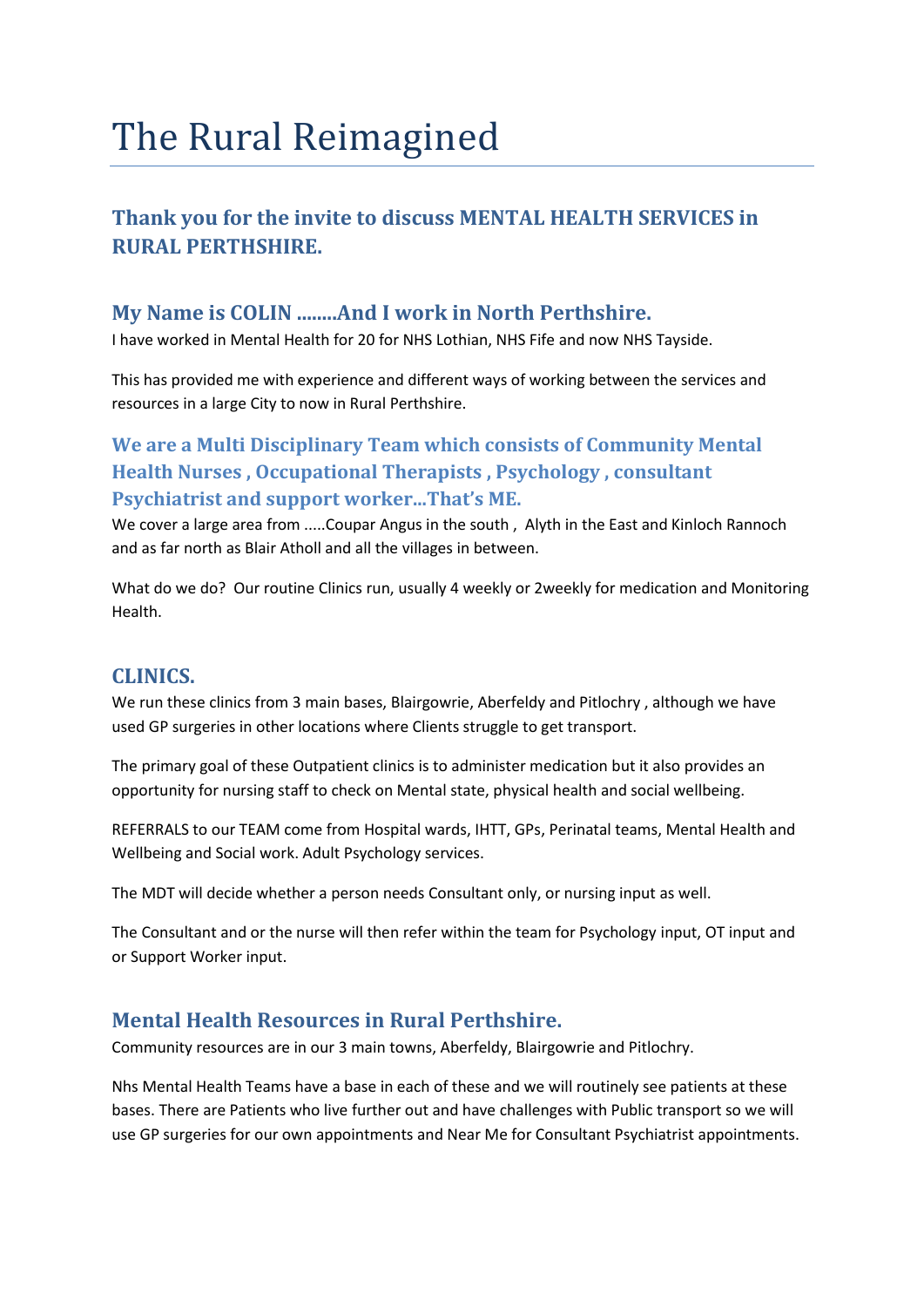Detention:

When a patient becomes acutely ill and Detention is required this is a Logistical and resource heavy

Issue, requiring a 3 person team from nursing, 2 Police officers, A Mental Health Officer and a Psychiatrist.

These Teams are coming from Perth mainly, the hospital for Nursing staff which takes away numbers from wards and valuable Police time.

If and When detained, A bed has to be found, hopefully at the nearest hospital but often there are none available! So... Dundee- Fife- Edinburgh???

# COVID

Many changes have been made due to COVID with NEAR ME, (which is akin to ZOOM) appointments being used instead of Face to Face.

# **Clinics: These were the exception as our Patients relied on us to**

### **get their medication and Bloods monitored.**

Every hospital and GP surgery used an appointment system with one point entry and separate Exit point. All area's are washed down after each appointment and Correct PPE worn with a New NHS approved Mask supplied to each patient on arrival as well as alcohol Gel for hand washing.

**Consultant Psychiatrist** appointments were Near Me or Telephone appointments and we are only just getting back to some Face to face appointments in the last Month or two.

These appointments are often difficult for the patient and the Consultant as there are inconsistent

Wi-Fi signals and Telephone often needs to come to the rescue.

Added to the tech issues, some people are just not as comfortable with Technology and especially being on a screen trying to communicate difficult issues.

This has been especially noticeable in small rural settings, i.e. Kinloch Rannoch.

# CLINICS cont

A good example of this is a gentleman who has lived in this area all his life and refuses to have a landline telephone or mobile and often struggles to remember appointment times and dates.

We have started to collect this gentleman from home and take him to the GP practice where we have booked a room to use their computer to do a Near Me appointment.

Near me often does not work in this area so we revert to telephone conference call.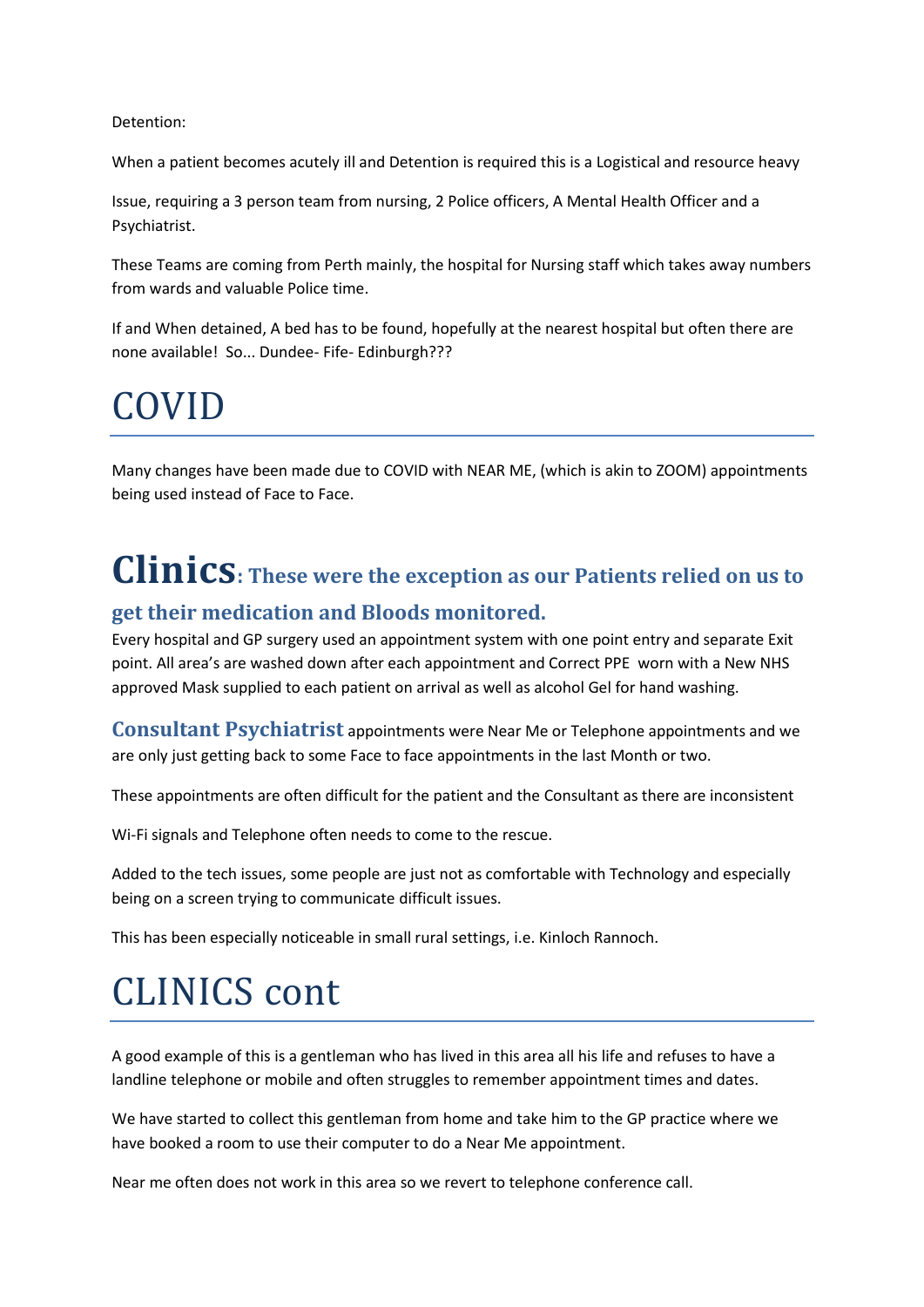This works to some extent, but the gentleman also suffers from a stammer and mumbles and get's very tangential.

We will return to this location later......

#### **Duty worker:**

An allocated member of the nursing team is duty worker Monday to Friday 9-5pm.

The Duty worker is available to any person open to the team. That means they have been referred and accepted as in need of Treatment by the MDT.

These Calls can be crisis calls or very routine and are prioritised by the nurse on Duty.

Out of hours: Patients are asked to call NHS 24 on 111.

Patients are provided with a list of resources for Suicide prevention, Bereavement, welfare rights as well as Child line and Combat stress.

#### **Challenges to Rural working.**

The challenges to the team are how best to use our resource in terms of staff as well as vehicles.

There is also weather to take in to account and this can change dramatically and quickly especially in the most Rural areas in the winter months.

For the population there are less community resources or none in the small villages and the public transport can be infrequent and expensive.

We have 3<sup>rd</sup> sector agencies i.e. PKAVS Mental Health and Wellbeing Hub who run activities and a cafe with volunteering opportunities in the walled garden and activities in creative arts from bases in Perth and Blairgowrie.

During Covid these groups have been stopped, but there has been some 1 to 1 work provided in people's villages and towns. This has undoubtedly been the biggest issue as most people may only have this socialisation in their week.

Although this has prevented some people from accessing their usual support networks , many have embraced the beauty on their doorstep and we have encouraged and meet with our patients 1 to 1 for walking. This is usually relatively local but some patients have ventured in to the hills and started fishing, bird watching and taking up art.

Part of my role is to carry out Interest checklists and from this we will support a person to engage in their passion or interest using the resources that are as near to them as possible.

When this has not been possible, I have started 1 to 1 sessions to gain some confidence and momentum whilst we look at future groups and resources with community resources opening up again.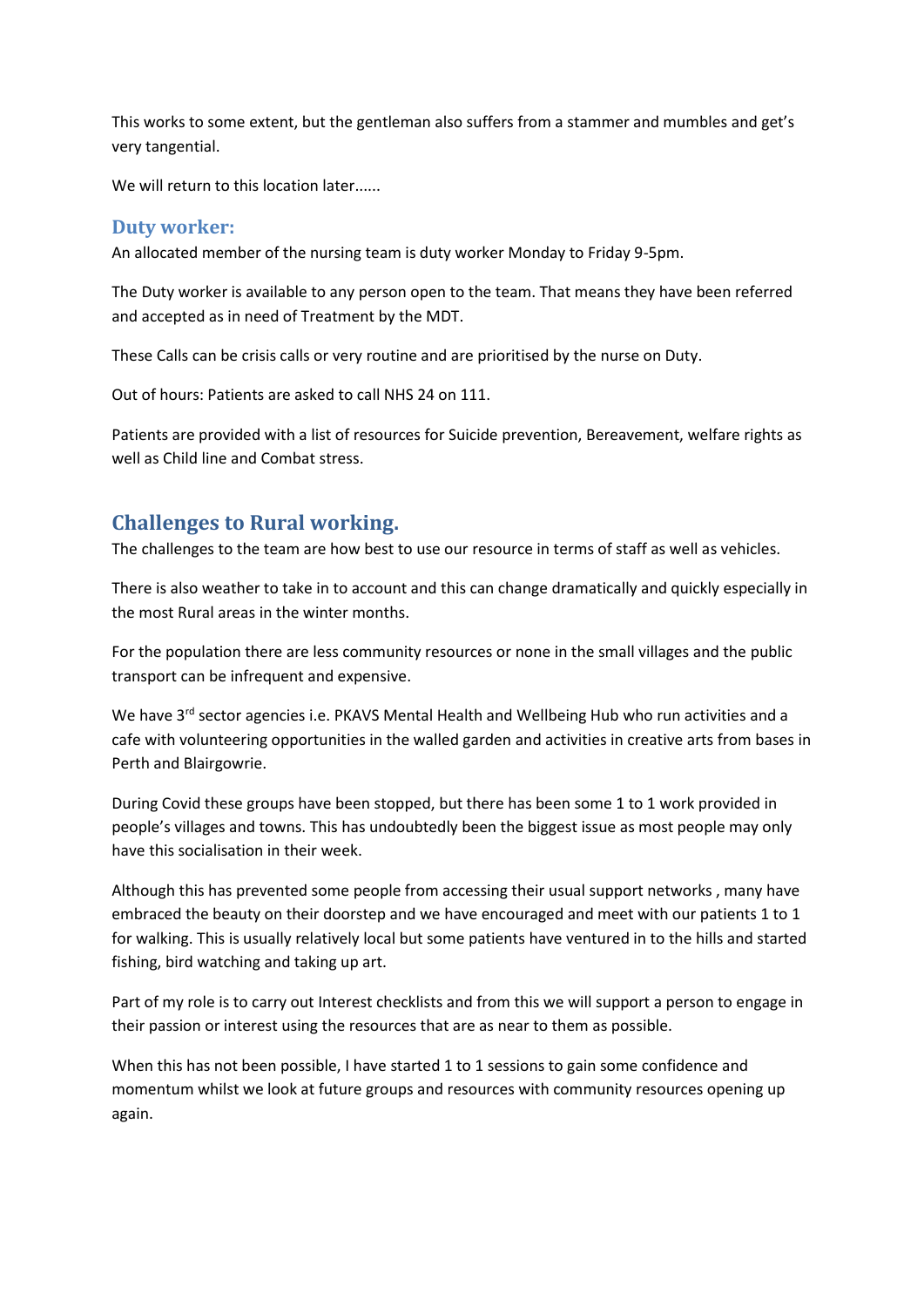#### **PEER SUPPORT:**

We are currently planning groups to either re-start or new groups for Football, hill walking and Art.

The model would be to organise venue's and or meeting place, dates and times and costs, initially

Using a member of staff to facilitate before encouraging the group to self manage and with less frequent input.

# **The feedback we receive from people living in these communities is very much "PRO's and CON's.**

This is often describes as "I get more people looking out for me" or "handing in shopping".(PRO's)

BUT.... "They all know my business" and "I am excluded from local events or venues". (CON's).

We use Patient surveys which are anonymised and Feedback forms.

### **North Perthshire RECOVERY CAFE:**

This is a resource that facilitates a safe space for people with mental health issues and provides a cafe space in Pitlochry, walking groups with peer support in Aberfeldy and Blairgowrie and a gardening group in Pitlochry. We are currently working collaboratively to establish local community led art groups and football groups with the aim to facilitate and establish then hand the running and management to the local community.

### **Live Active gym and walking sessions.**

This is run by P& K Council and utilises the council sports resources as well as local beauty spots for walking groups. These walking groups are split for beginner or gentle walks to the hard core hill walker.

We have recently seen a surge in referrals for gym sessions, and the opportunity to access a safe gym space with peers as well as the Compass card, set up by P&K Council which allows people to access these sports for £1 per session. There are sports centres in Perth, Pitlochry, Blairgowrie and Aberfeldy, and again we are hoping to gain more access as COVID releases our sports centres from being used as Vaccination centres.

#### **RURAL LIVING.**

Loneliness, Isolation, stigma and alcohol abuse are common issues for the people we see in small communities and when combined with Schizophrenia, Severe Depression and Bipolar affective Disorder, it becomes very difficult and challenging to engage the patient in any resource or group.

We will try a Graded Exposure approach with 1:1 work initially and move towards more time spent in public arena's and hope to engage in a mental health group further down the line.

When group work is not possible we will encourage Family, friends and be more focused on the patient managing their interest within the person's ability at that time.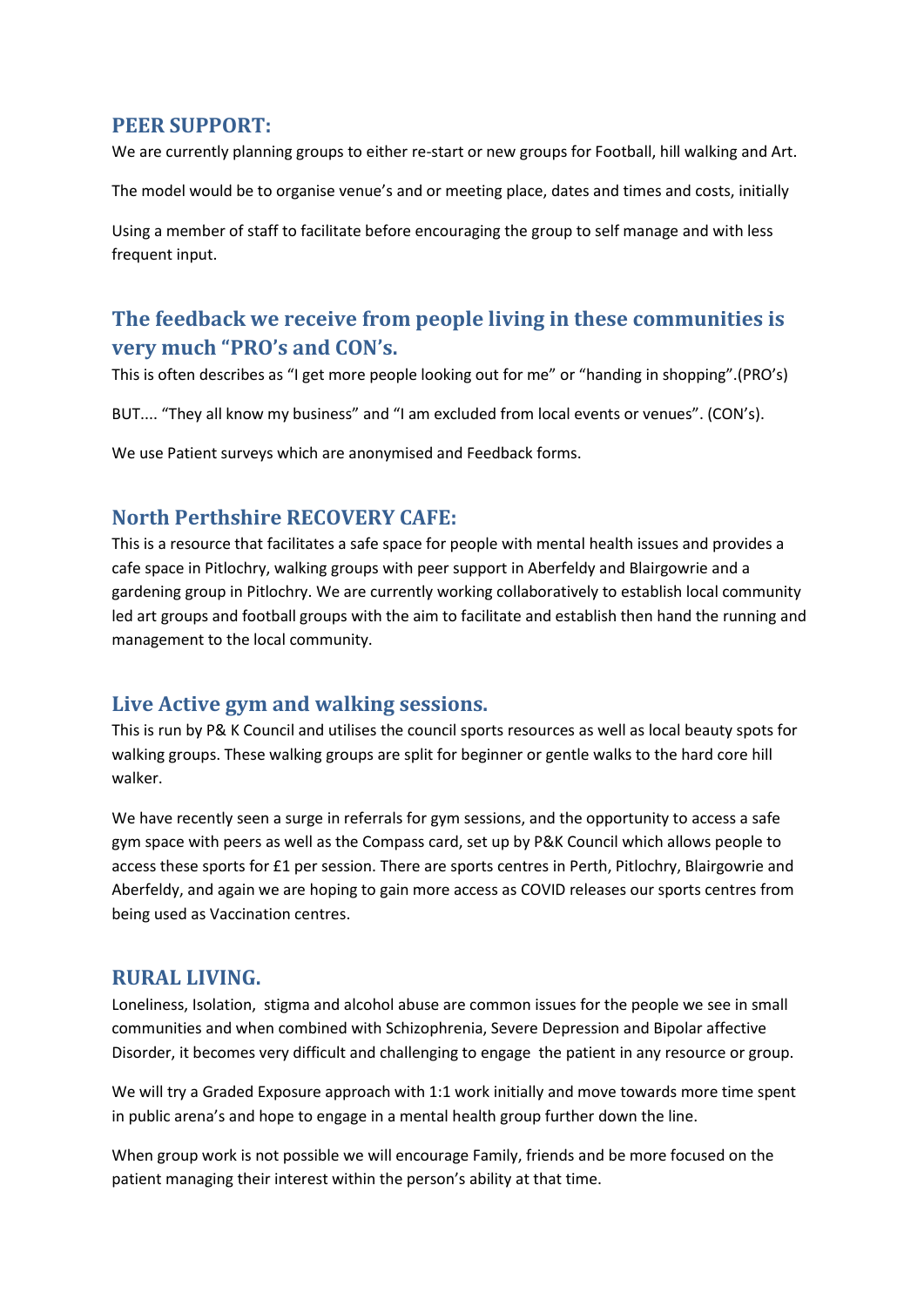# **Collaboration and Partnership working.**

One of my main duties as a support worker is to identify and make working relationships with our third sector partners, Charities, and local community clubs.

We refer in to PKAVS who run Wisecraft.

This offers the "Walled Garden" at Murray Royal Hospital as well as a cafe.

Wisecraft in Blairgowrie also run a small garden and creative groups for Art and drama as well as a joinery workshop.

The North Perthshire Recovery group based in Pitlochry , run a recovery cafe and a garden group but also have walking groups in Aberfeldy and Blairgowrie.

Live Active through P& K Council is beginning to offer more Mental Health Gym slots in the Leisure Centres. There is high interest in this as people appear more inclined to engage if there is a safe space to use the gym..... Again Stigma and loss of confidence in using general mainstream services.

In recent years we have seen an increase in Men's Sheds, Art clubs, and more recently "man talk".

These are all run by people in communities on a voluntary basis and they are all very different in what they offer but these resources are invaluable as the social links are often already made and people are less likely to be intimidated by something new and meeting strangers.

# Re-Imagining Mental Health in our Rural Communities.

The work to improve our collaborative partnerships must continually improve as we build our community resources.

Over the years I have run many Art groups in my role but I would like to bring the entire Third sector, Charities and clubs together with NHS Tayside or at least P&K and simulate an Art Project that I worked on in Fife. This is called the "Roads to Success" and was a fife wide project that set a Theme each year and was a collaboration of all the mental Health Resources together with Inpatients and community patients to produce creative works from Knitting, sculptor, jewellery making, poetry and drawing and Painting. This project due to the constant communications and connections between all these services fosters better relationships and more involvement and control for the people who engage in the work. This culminates in a large yearly exhibition which is opened by someone of note in the locality and brings positive Media Exposure for all the Patients and workers involved.

The Improvement in social confidence and inclusion are remarkable to witness and many people move on to mainstream learning or clubs.

Patient involvement and Peer working are an underused Resource and when this works it promotes better local engagement and a sense of community support and friendship.

We live and work in a wonderful and Beautiful Landscape.